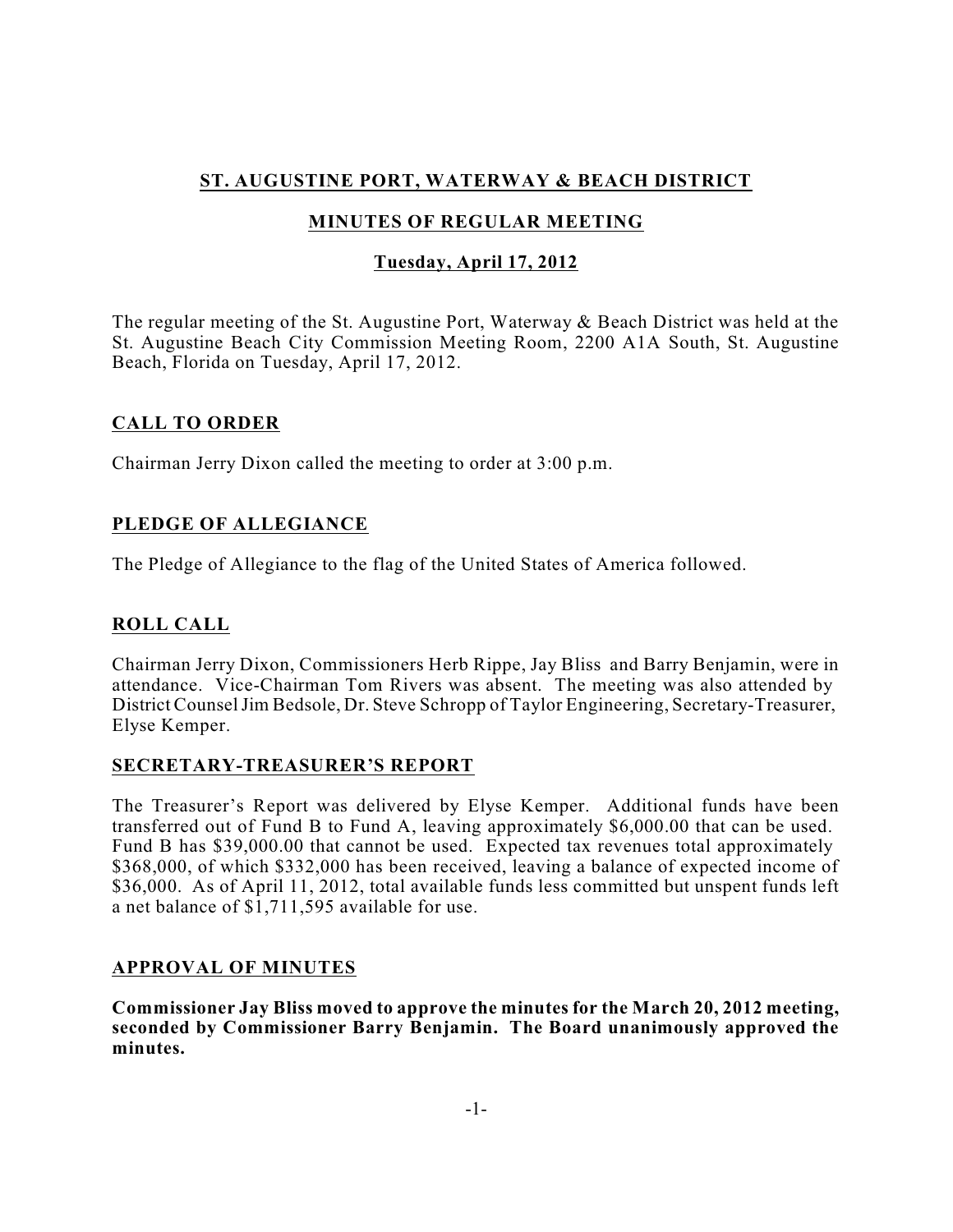## **ENGINEERING REPORT**

Dr. Steve Schropp delivered the engineering report on behalf of Taylor Engineering. Salt Run Marker #1 has not been installed, but should be completed by the end of this week. Progress is being made on the Summer Haven River restoration permit application and drawings. They have continued to work with Linda and Jay Ginn on getting the information required to complete the application.

Commissioner Rippe asked if Dr. Schropp had heard anything further on the studies of the St. Augustine Inlet. Dr. Schropp said nothing had happened since the last meeting.

Linda Ginn, 9051 Gene Johnson Road, read an excerpt from Cross Creek Cookery by Marjorie Kinan Rawlings, taken from the 8<sup>th</sup> grade Florida reading test. The passage discussed the quality of the oysters found in the Summer Haven River and other memorable details of life on the river. She also distributed to the Board letters from State Representative Proctor, Congressman Sterns and the Summer Haven Turtle Patrol, all in support of the Summer Haven River restoration.

### **OLD BUSINESS**

### **A. Up-date on Dolphin Drive Dredging - Tim Ford**.

Tim Ford addressed the Board and said the contractor he had contacted at the Board's request had calculated 2,600 cubic yards of mostly sand would need to be removed from the basin at a cost of \$56,000.00. In response to questions from Commissioners Benjamin and Bliss, Mr. Ford explained the shallowest portion at the basin's mouth had only 6 inches of water at low tide. He proposed to return the basin channel to its previous depth of 4 feet at low tide. Mr. Ford said he understood the prior permit allows up to 9 feet of depth for the mouth of the basin and that the permit is perpetual. Dr. Schropp said it was unlikely the permit is perpetual and that maintenance dredging is exempted from the requirement for a current survey of bottom conditions. Commissioner Benjamin asked Mr. Ford to obtain a copy of the permit now in effect and provide it to Dr. Schropp for review and report at the next meeting. Mr. Ford agreed to do so.

### **B. USACE - Payment for Salt Run Feasibility Study-Chairman Dixon.**

FIND Commissioner Carl Blow said Chairman Dixon had given him a copy of the USACE letter of February 28, 2012 regarding money it claims is owed for a feasibility study of Salt Run that was terminated prior to completion more than 10 years ago. He said the study began because of interest in having Salt Run declared a federal navigation channel. The cost of the study was to be split equally between the USACE and the District but the study was never completed because the newly-enacted Coastal Barrier Protection Act prohibited expenditure of federal funds for development of the area. The District finished the study with help from FIND and the City of St. Augustine.

Two years later, USACE delivered a check to the District for \$49,000 without explanation. In fact, the check represented a partial refund of the funds paid to USACE for the study.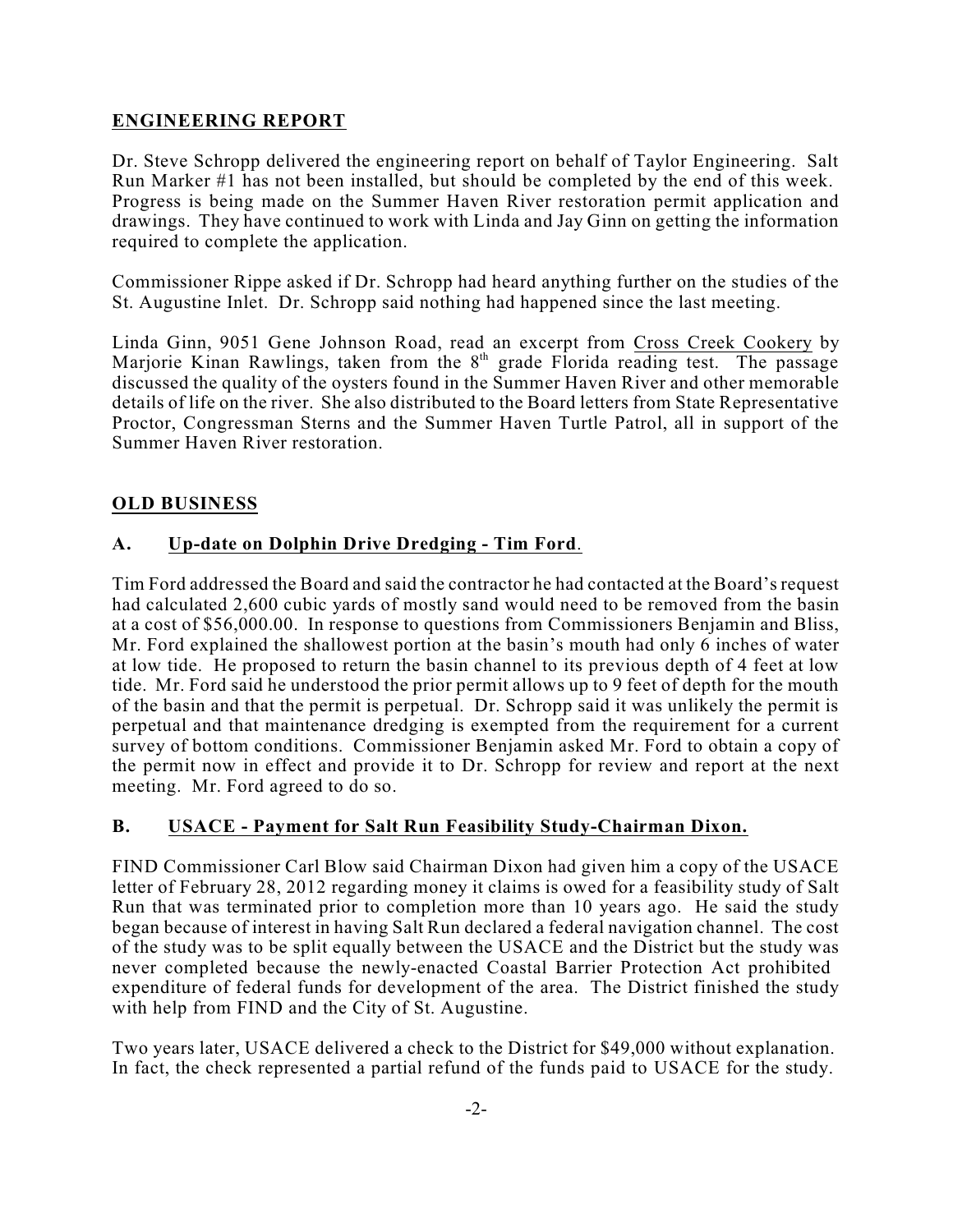Commissioner Blow said the District should be given credit for in-kind payment of all amounts due. Dr. Schropp said USACE had provided him a worksheet showing how it arrived at the requested figure and that he would provide it at the next meeting.

On another topic, Commissioner Rippe asked Jim Piggot, City of St. Augustine, to talk about plans for the tallship Bounty. Mr. Piggott said the ship is scheduled to be here April 23 through April 30 and that suitable gangways for visitors had been located in Jacksonville. In response to questions by Chairman Dixon, Mr. Piggott explained the design for the breakwater at the City Marina. He also reported a problem with the contractor when their barge sank beside the Bridge of Lions. Efforts are underway to refloat the barge.

## **NEW BUSINESS**

## **A. Economic Impact of Artificial Reefs - Carl Blow and Wil Smith.**

Wil Smith and Carl Blow made a presentation previously given the Tourist Development Council (TDC) on the history and economic impact of the 40 artificial reefs (AR) in or near St. Johns County. The first reefs were installed in the 1960's by the Ancient City Gamefish Association and consisted of cars, sunken vessels, aircraft, buses and just about anything else that was large enough to create bottom features. In 1990, regulations began to require government sponsors for reef construction and materials changed to mainly concrete beams and pipes.

Mr. Blow said studies have shown that public support for AR construction is very high, even among those who do not use them. Each dollar spent on ARs yields hundreds in return through use by fishermen, divers and tournament organizers. No public agency in the county except the District has ever provided financial support for ARs. The St. Augustine Airport Authority has provided free storage however, and twenty thousand tons of bridge concrete at the airport await deposit offshore. Mr. Smith added the plan is to involve TDC and other agencies in funding and to advertise ARs more aggressively.

Commissioner Rippe asked Mr. Smith about the status of the Vilano floating dock. Mr. Smith said the contractor is waiting for the prefabricated dock sections to arrive. The contractor says the dock will be completed within a week of delivery of all the sections.

## **B. St. Augustine Maritime Heritage Foundation - Jay Bliss**.

Commissioner Bliss introduced Ray Jaeger of the St. Augustine Maritime Heritage Foundation. Mr. Jaeger said the non-profit organization promotes education about St. Augustine's marine heritage through the construction of traditional wooden vessels. The organization is also promoting the use of water taxis as a means of mass transit to downtown St. Augustine. He said the mission of their group parallels that of the District and that they would appreciate any monetary support the District would offer.

In response to a question by Commissioners Rippe and Benjamin, District Counsel Jim Bedsole said the donation of tax funds to an organization such as this had been previously reviewed in Attorney General Opinion No. 2009-27. In it, the Attorney General concluded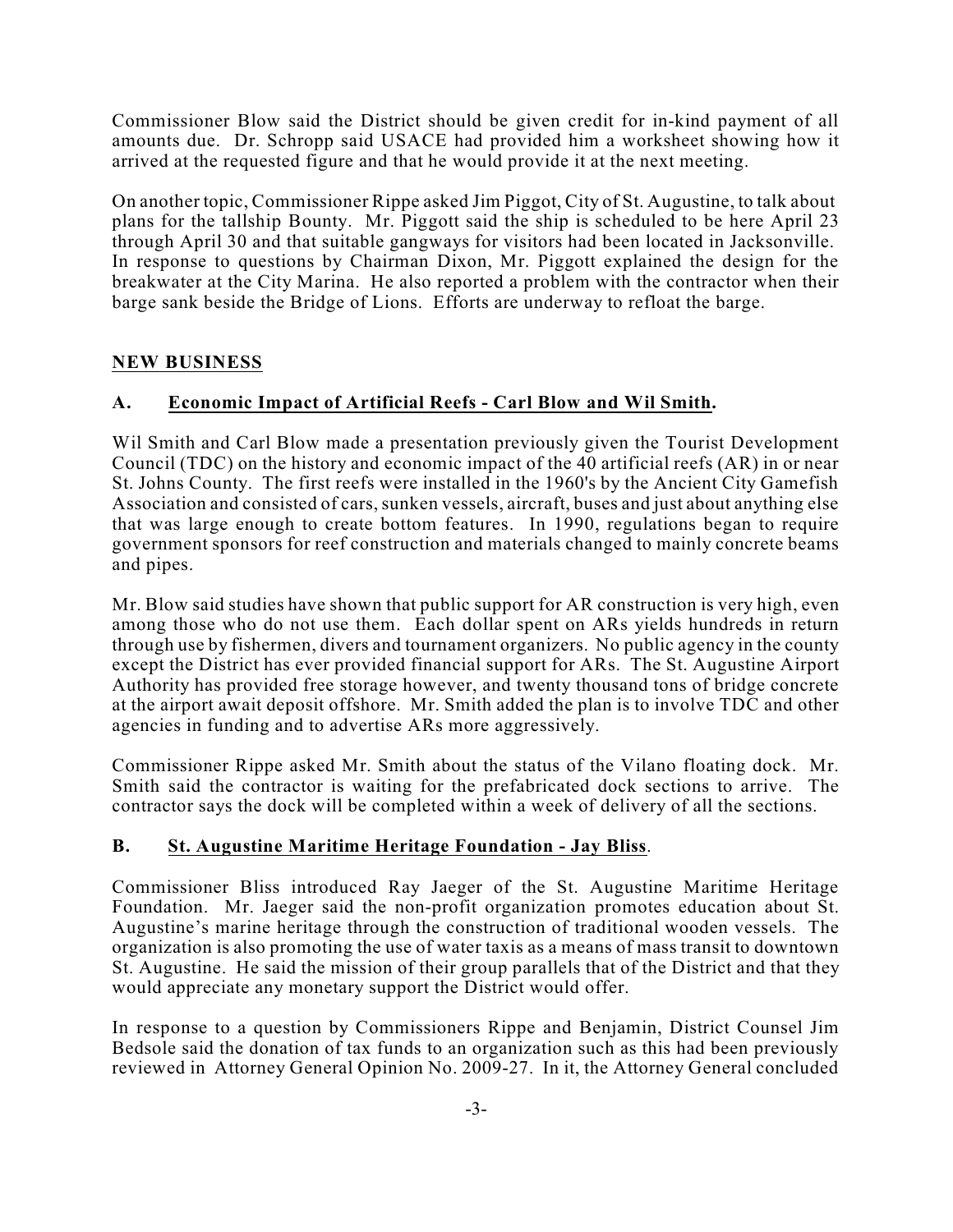such donations are outside of the authority of the Board to lawfully grant. Commissioner Bliss said he believed the Board has lawful authority to fund this type of organization. Commissioner Rippe suggested to Mr. Jaeger that his organization seek funds from an agency which was not restricted by law from doing so, such as the TDC. Mr. Jaeger thanked the Board for their consideration of his request.

## **PUBLIC COMMENT**

Lt. Steve Zukowski, Florida Fish and Wildlife Conservation Commission (FWC), reported the Blessing of the Fleet went well and that there were no mishaps due solely to pilot error, as occurred last year. He said the new speed zone signs have been installed on local bridges and that they are considerably smaller than was requested, although still very noticeable. There were only two boating accidents last month. One involved a boat which hit the wake of a passing yacht and tossed two people overboard causing minor injuries. More recently, a couple had to be rescued from the ocean after their boat broke down and swamped in the inlet. Chairman Dixon complemented Lt. Zukowski for the way FWC handled the Blessing of the Fleet activities this year.

Officer Steve Fricke, SAPD, declared St. Augustine Harbor to be a "derelict vessel-free zone." He said the only derelict vessel is scheduled to be removed this week from the Crane Park area south of S.R. 312. He added that boat burglaries have increased this month.

Carl Blow said St. Augustine is the only municipality in Florida which has received permission to implement its harbor management ordinance. Other cities have had difficulties because they failed to consult FWC during development and are now finding their ordinances difficult to administer. In response to questioning by Commissioner Rippe, Mr. Blow said the inlet dredging project is on schedule and that FIND will start dredging the flood shoal and the Intracoastal Waterway next. He reminded the Board to monitor for any spillage of dredge material in Salt Run during dredging. He said the contractor is now required to conduct a pre and post construction survey of Salt Run to assure no sand is deposited there.

## **COMMENTS BY COMMISSIONERS**

Chairman Dixon said the conversion of a shrimp trawler for the anniversary festivities of St. Augustine's 450<sup>th</sup> anniversary is taking place at St. Augustine Marine on Riberia Street and the work is progressing well. He encouraged all to drive by and view the progress.

### **NEXT MEETING**

The Chairman announced the next regular meeting is scheduled for Tuesday, May 15, 2012, at 3:00 p.m. in the same location.

### **ADJOURN:**

There being no further business, Chairman Dixon adjourned the meeting at 5:22 p.m.